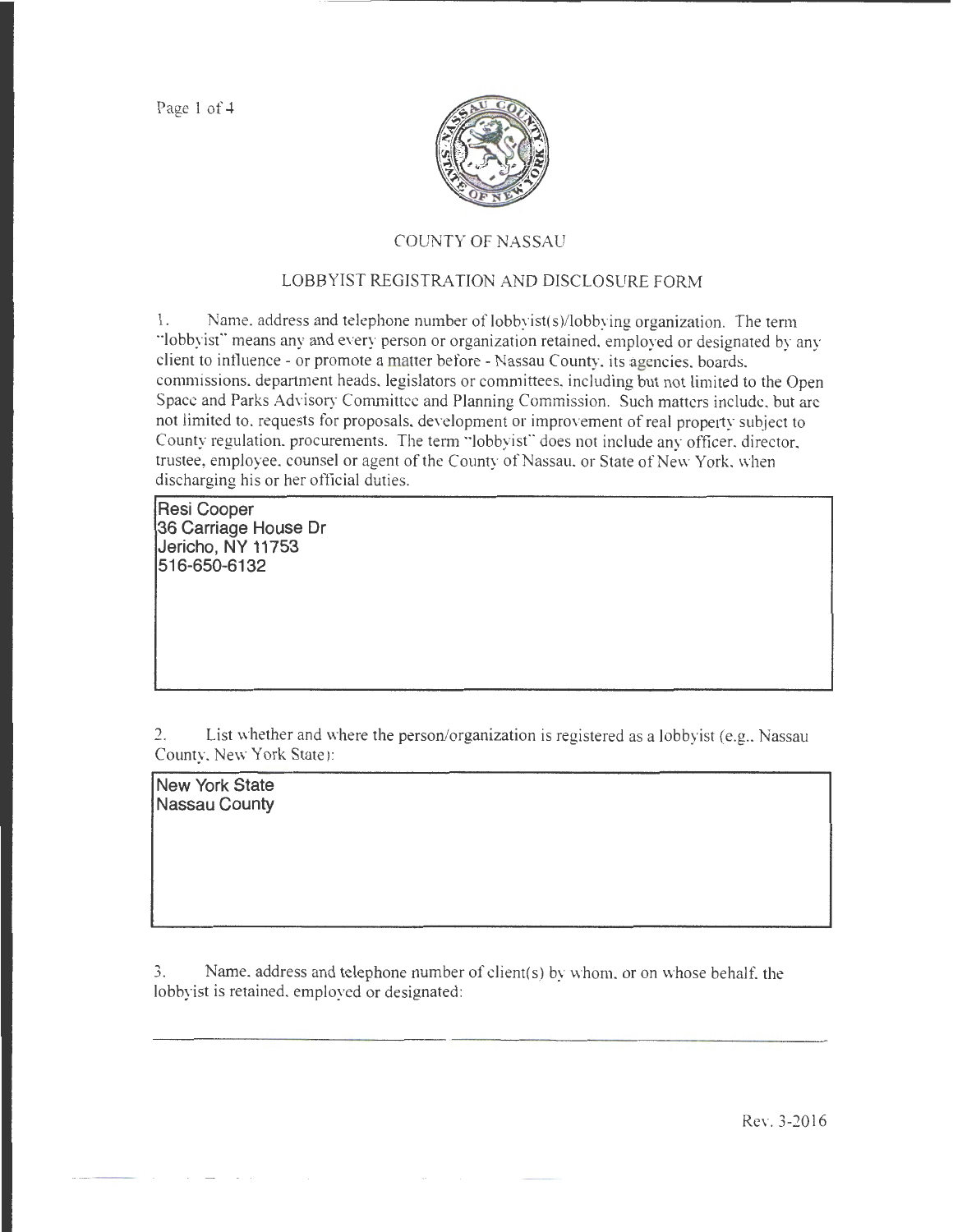Page 2 of 4

Redland Strategies 519 Eighth Avenue New York, NY 10018 Attn: Michael Balboni 212-643-2002 Third Party Beneficiary: Onexim/Nassau Events Center

4. Describe lobbying activity conducted, or to be conducted, in Nassau County, and identify client(s) for each activity listed. See page 4 for a complete description of lobbying activities.

Client: Redland Strategies; Third Party Benficiary: Onexim/Nassau Events Center; NYCB Live Nassau Veterans Memorial Coliseum operations and hub development planning

5. The name of persons, organizations or governmental entities before whom the lobbyist expects to lobby:

Office of Nassau County Executive Nassau County Legislature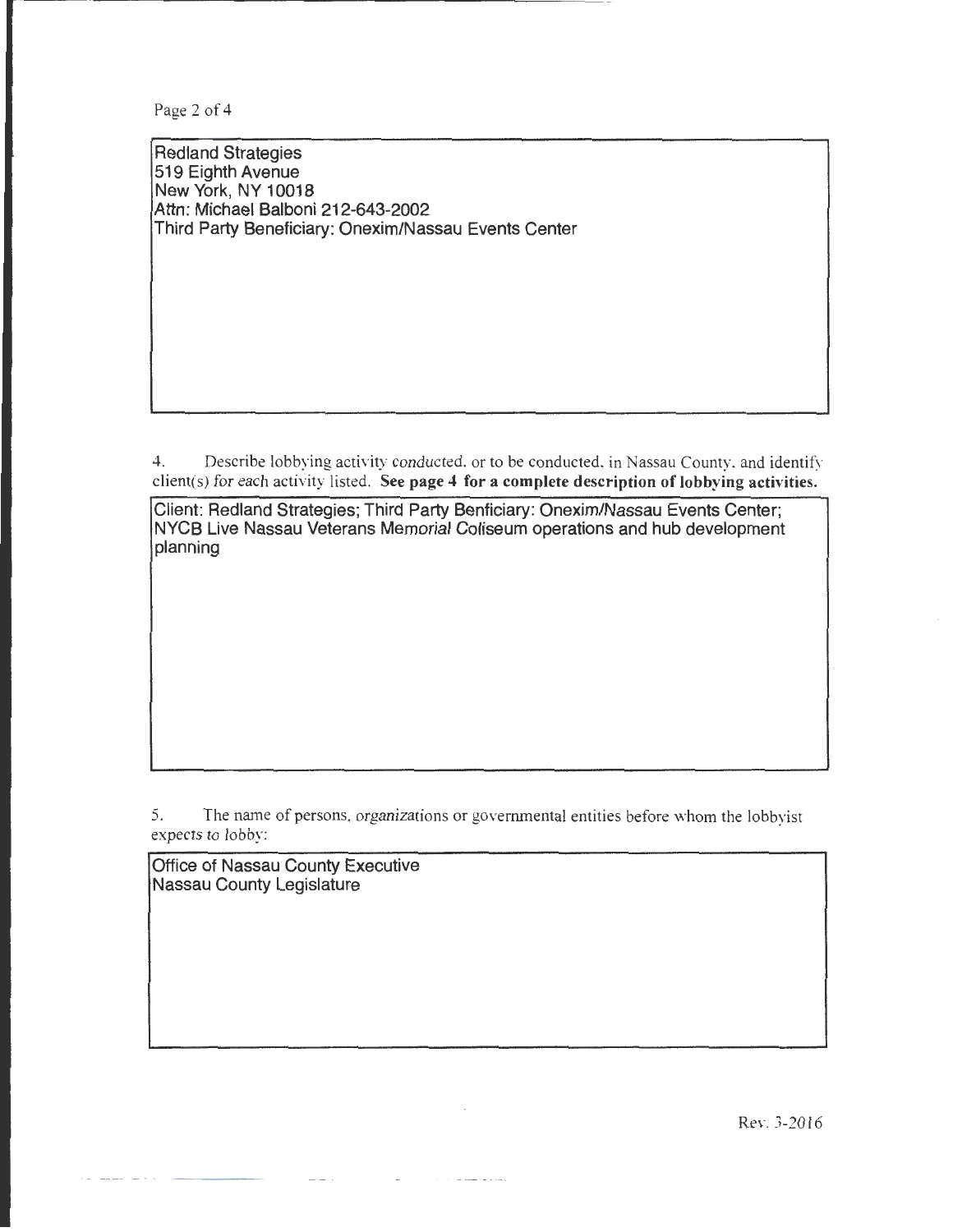## Page 3 of 4

6. If such lobbyist is retained or employed pursuant to a written agreement of retainer or employment, you must attach a copy of such document; and if agreement of retainer or employment is oral, attach a written statement of the substance thereof. If the written agreement of retainer or employment does not contain a signed authorization from the client by whom you have been authorized to lobby. separately attach such a written authorization from the client.

7. Within the previous year, has the lobbyist/lobbying organization or any of its corporate officers provided campaign contributions pursuant to the New York State Election Law to the campaign committees of any of the following Nassau County elected officials or to the campaign committees of any candidates tor any of the following Nassau County elected offices: the County Executive, the County Clerk, the Comptroller, the District Attorney, or any County Legislator? If yes, to what campaign committee? If none, you must so state:

None

I understand that copies of this form will be sent to the Nassau County Department of Information Technology ("IT") to be posted on the County's website.

I also understand that upon termination of retainer, employment or designation I must give written notice to the County Attorney within thirty (30) days of termination.

VERIFICATION: The undersigned affirms and so swears that he/she has read and understood the foregoing statements and they are, to his/her knowledge, true and accurate.

The undersigned further certifies and affirms that the contribution $(s)$  to the campaign committees listed above were made freely and without duress. threat or any promise of a governmental benefit or in exchange for any benefit or remuneration.

Dated:  $\frac{1}{4} \left| \frac{q}{40} \right| q$  Signed:

Cooper Principal

Print Name:

 $T$ itle:  $P$ rincipa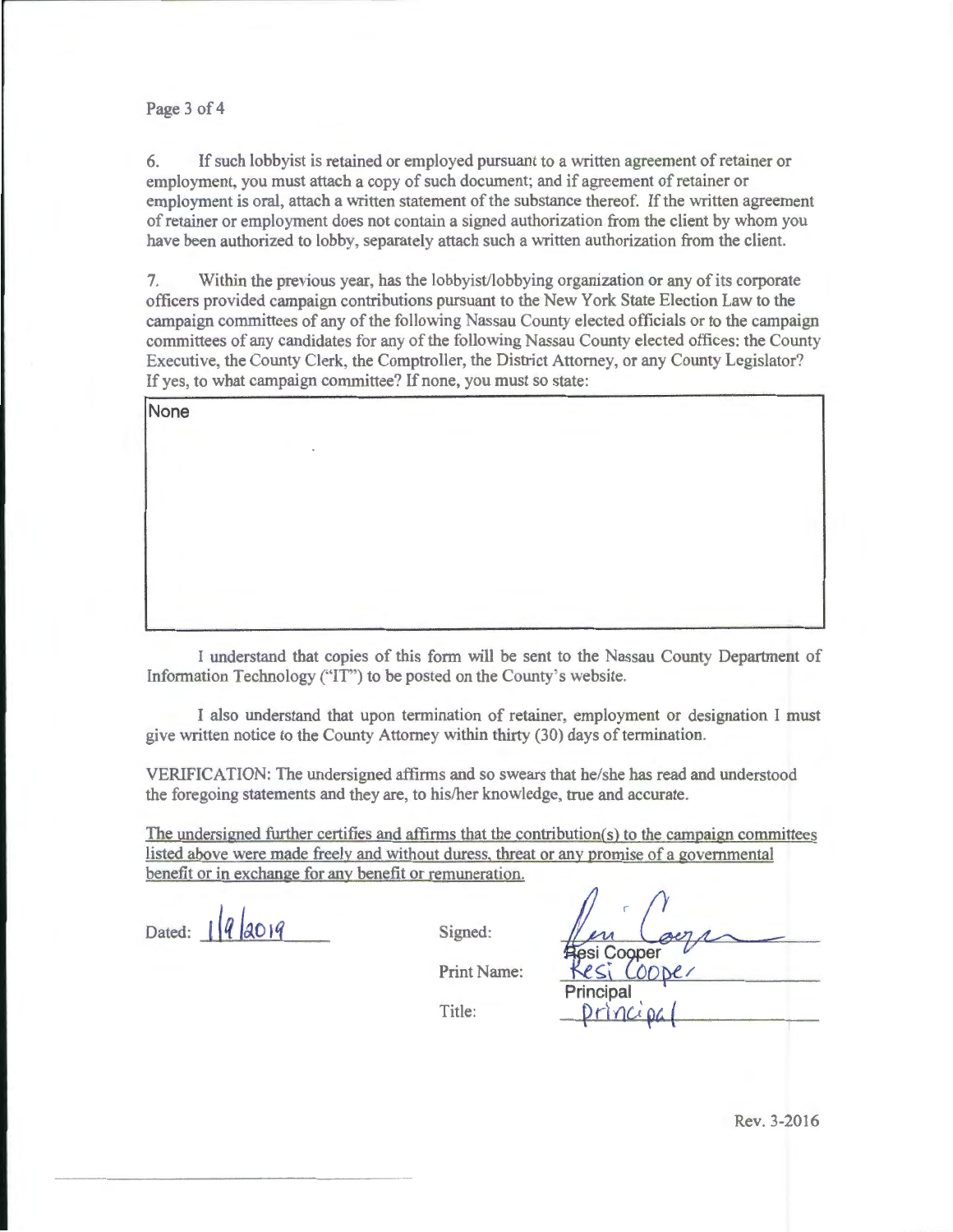## Page 4 of 4

**The term lobbying shall mean any attempt to influence:** any determination made by the Nassau County Legislature, or any member thereof, with respect to the introduction, passage. defeat, or substance of any local legislation or resolution; any determination by the County Executive to support, oppose, approve or disapprove any local legislation or resolution, whether or not such legislation has been introduced in the County Legislature; any determination by an elected County official or an officer or employee of the County with respect to the procurement of goods, services or construction, including the preparation of contract specifications, including by not limited to the preparation of requests for proposals, or solicitation, award or administration of a contract or with respect to the solicitation, award or administration of a grant. loan, or agreement involving the disbursement of public monies; any determination made by the County Executive, County Legislature, or by the County of Nassau, its agencies, boards, commissions, department heads or committees, including but not limited to the Open Space and Parks Advisory Committee, the Planning Commission. with respect to the zoning, use, development or improvement of real property subject to County regulation, or any agencies, boards, commissions, department heads or committees with respect to requests for proposals, bidding, procurement or contracting for services for the County; any determination made by an elected county official or an officer or employee of the county with respect to the terms of the acquisition or disposition by the county of any interest in real property, with respect to a license or permit for the use of real property of or by the county, or with respect to a franchise, concession or revocable consent; the proposal, adoption, amendment or rejection by an agency of any rule having the force and effect of law; the decision to hold, timing or outcome of any rate making proceeding before an agency; the agenda or any determination of a board or commission: any determination regarding the calendaring or scope of any legislature oversight hearing; the issuance, repeal. modification or substance of a County Executive Order; or any determination made by an elected county official or an officer or employee of the county to support or oppose any state or federal legislation, rule or regulation, including any determination made to support or oppose that is contingent on any amendment of such legislation, rule or regulation, whether or not such legislation has been formally introduced and whether or not such rule or regulation has been formally proposed.

**The term "lobbying" or "lobbying activities" does not include:** Persons engaged in drafting legislation, rules, regulations or rates; persons advising clients and rendering opinions on proposed legislation, rules, regulations or rates, where such professional services are not otherwise connected with legislative or executive action on such legislation or administrative action on such rules, regulations or rates; newspapers and other periodicals and radio and television stations and owners and employees thereof, provided that their activities in connection with proposed legislation, rules, regulations or rates are limited to the publication or broadcast of news items, editorials or other comment, or paid advertisements; persons who participate as witnesses, attorneys or other representatives in public rule-making or rate-making proceedings of a County agency, with respect to all participation by such persons which is part of the public record thereof and all preparation by such persons for such participation; persons who attempt to influence a County agency in an adjudicatory proceeding, as defined by  $\S 102$  of the New York State Administrative Procedure Act.